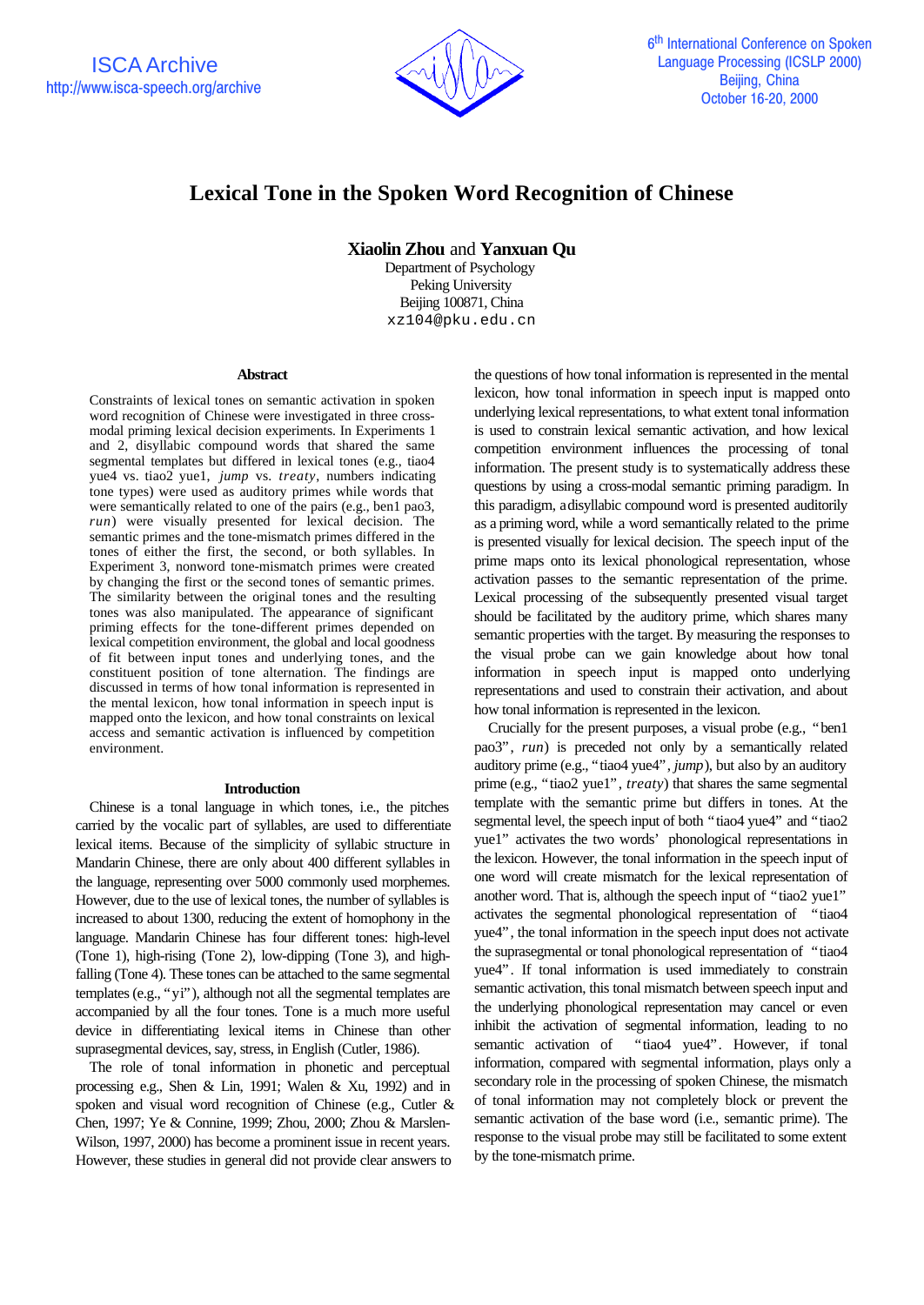In Experiments 1 and 2, we ask whether mismatch of one or two tones in the speech input of disyllabic primes will lead to no or partial semantic activation of their base words. The tone-mismatch primes here are real words themselves and have their own representations in the lexicon. The activation of these representations by the speech input of mediated primes may create competition for the activation of base words, reducing semantic priming for visual probes. In Experiment 3, we use nonwords differing only in the first or the second tones from base words as tone-mismatch primes. These nonwords do not have their own representations in the lexicon and hence may not create competition for lexical activation of the base words.

We also ask whether mismatch in the first or the second tone of the disyllabic speech input will have different consequences on the semantic activation of base words. This question is related to the issue of whether the first syllable of speech input plays a fundamental role in spoken word recognition (Connine, Blasko & Titone, 1993; Connine, Blasko & Wang, 1994; Marslen-Wilson, 1987; Marslen-Wilson & Zwisterlood, 1989). The Cohort model proposed by Marslen-Wilson and his colleagues suggests that lexical representations activated by the initial speech input forms a cohort of lexical candidates. As more speech input comes in, candidates that still match with the input are kept in the cohort and candidates that no longer match the input is deactivated and dropped out of cohort. A word is recognized when only one word is left in the cohort. This view is in contrast with other views that stress the importance of global goodness of matching, rather than the strict sequential matching, between speech input and underlying representations. According to the latter views, a word can still be a lexical candidate and recognized if speech input does not deviate much from its lexical phonological representation, whether the mismatch is at the initial, the middle, or the end of speech input. The word-initial matching has not special status in spoken word recognition. These contradictory views will be examined in this study by mismatching the first or second tones in speech input with underlying representations of base words.

We also address the question of whether tonal information is represented in the lexicon in terms of categorical tone patterns or in terms of fine-grained tonal features. According to some phonological theories (e.g., Guo, 1993), tones in Mandarin Chinese can be represented in terms of tonal features, such as tone contour and their relative height of pitch. Some tones are more similar to each other than other tones because they share more features. Using a phonological task in which subjects had to judge whether a pair of consecutively presented characters were homophones (disregarding their tones), Zhou and Marslen-Wilson (2000) found that characters having similar tones were responded to faster that

characters having dissimilar tones. Since characters do not carry tonal information in their visual form, this effect reflects the activation of tonal information, which is represented in terms of features in the lexicon. In this study, we manipulate the similarity between tones in the speech input of mediated primes and the corresponding tone representations of base words. We hope to collect converging evidence about whether tonal information is represented in the lexicon in terms of fine-grained features.

## **Experiment 1**

Experiment 1 examined whether disyllabic speech input (e.g., "tiao2 yue1") would be able to activate the underlying representation of a base word deviating in both tones (e.g., "tiao4 yue4", *jump*), when the speech input itself corresponds to another word (e.g., "tiao2 yue1", *treaty*). If tones plays an important and immediate role in constraining lexical processing of Chinese, the speech input should activate its own lexical representation but should not activate the semantic representation of the tone mismatching base word. Consequently we should not observe a priming effect for the visual probe (e.g., "ben1 pao3", *run*) when it was preceded by the mismatch prime. If, on the other hand, tones have no strong or immediate effect on lexical access, words differing in tones are virtually homophones and speech input of both "tiao2 yue1" and "tiao4 yue4" should activate the semantic representation of "tiao4 yue4" (*jump*), leading to facilitation in response to the target word "ben1 pao3" (*run*).

The experimental design and sample stimuli are presented in Table 1. Three groups of stimuli were selected according to the relative frequency between semantic primes (base words) and tone-mismatch primes. Unrelated control primes were created by re-pairing mediated primes with targets. Each group had 30 triplets of primes. Both tone-mismatch primes and controls had no phonological or semantic relations with the targets. The critical stimuli were assigned to three counter-balanced test versions and unrelated filler word-word and word-nonword pairs were then added. The two-character nonword targets were created by combining characters that were not used in the critical stimuli. Although characters used in nonwords were themselves meaningful morphemes, they did not form interpretable meanings for the nonwords. Subjects were asked to listen carefully to the auditory words presented through headphones and make timed lexical decisions to visual probes that were presented at the offset of speech. Occasionally subjects were given time to write down what they just heard. Mean reaction times and error percentages of their responses are presented in Table 2.

Table 1 Experiment 1: Design and Sample Stimuli

| Stimulus Group |                  |               |          |                  |
|----------------|------------------|---------------|----------|------------------|
|                | <b>Base Word</b> | Tone Mismatch | .`ontrol | Target<br>Visual |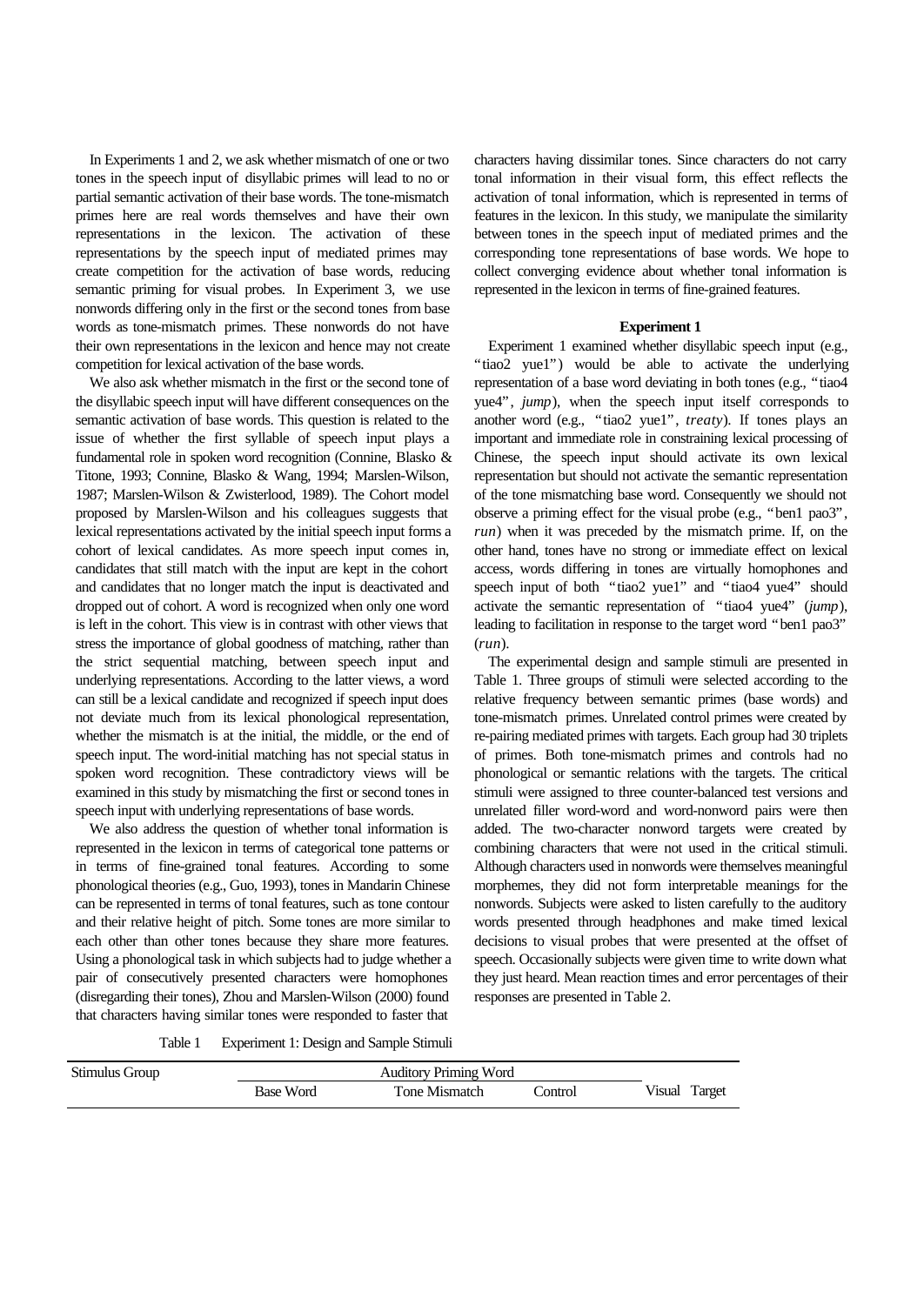| <b>Base Word</b><br>Dominant |           | tiao <sub>4</sub> yue <sub>4</sub> | tiao2 yue1 | ban1 fa1        | ben1 pao3  |
|------------------------------|-----------|------------------------------------|------------|-----------------|------------|
|                              | Frequency | 133                                | 6          | 6               | 111        |
| Equal<br>Frequency           |           | Jiu3 jing1                         | jiu1 jing4 | bian1 jie4      | ran2 liao4 |
|                              | Frequency | 14                                 | 12         | 12              | 54         |
| Mismatch<br>Dominant         |           | xian4 jin1                         | xian1 jin4 | $ling2$ huo $2$ | zhi1 piao4 |
|                              | Frequency | 15                                 | 72         | 72              | 24         |

| Table 2 Experiment 1: Mean Reaction Times (ms) |
|------------------------------------------------|
| and Error Percentages (in parentheses)         |

| Stimulus           | Priming Conditions |               |         |  |  |
|--------------------|--------------------|---------------|---------|--|--|
| Group              | <b>Base Word</b>   | Tone Mismatch | Control |  |  |
| <b>Base Word</b>   | 499                | 527           | 527     |  |  |
| Dominant           | (0.5)              | (0.5)         | (1.9)   |  |  |
| Equal<br>Frequency | 527                | 564           | 554     |  |  |
|                    | (2.4)              | (2.9)         | (1.9)   |  |  |
| Mismatch           | 512                | 540           | 539     |  |  |
| Dominant           | (1.1)              | (2.1)         | (4.2)   |  |  |
| <b>TOTAL</b>       | 512                | 544           | 540     |  |  |
|                    | (1.3)              | (1.8)         | (2.6)   |  |  |

Statistical analyses revealed a significant main effect of facilitation (28 ms) for semantic primes and no effect (-4 ms) for tone-mismatch primes. There was no interaction between priming condition and stimulus group, indicating the relative frequency of the semantic primes and tone-mismatch primes had no influence on the pattern of priming effects. There were no significant effects in the analyses of error rates. Thus, the processing of visual targets was facilitated when they were preceded by their auditory semantic primes, but not by words that differed from the semantic primes in tones. The absence of a significant priming effect for tone-mismatch primes indicated that tonal information carried in their speech input was used immediately to constrain lexical access and semantic activation. Although the segmental information in the speech input of mediated primes could activate the underlying phonological representation of base words (semantic primes), the mismatch in tones was sufficient to cancel this activation. It was also possible that the activation of lexical representations of tonemismatch primes competed with and exerted inhibition on the activation of semantic primes.

## **Experiment 2**

Experiment 2 continued to investigate the effect of tonal information in constraining lexical access and semantic activation. While the speech input of mediated primes in Experiment 1 deviated from the underlying phonological representations of base words in both tones, the mismatch was reduced to one tone in this experiment. This should increase the global goodness of fit between speech input and underlying phonological representations of base words and hence increase the probability of the semantic representations of base words being activated. Experiment 2 also investigated whether the earliness of tone mismatch plays an important role in constraining activation of underlying representations. This was carried out by using two groups of stimuli, one with tone-mismatch primes matching the first tones with but differing in the second tones from semantic primes, and one with tone-mismatch primes differing in the first tones and matching the second tones.

The experimental design and sample stimuli are presented in Table 3. The experimental procedures were the same as Experiment 1. Mean reaction times and error percentages are shown in Table 4. For reaction time, statistical analyses revealed a significant facilitatory effect (27 ms) for semantic primes and no effect for tone-mismatch primes (2 ms). However, the analyses of error rates found significant effects for both semantic and tone-mismatch primes. There was no interaction between priming condition and stimulus group. Thus, although not shown in reaction times, the processing of visual targets was facilitated by tone-mismatch primes, indicating that lexical representations of base words were activated to some extent by the speech input of tone-mismatch primes differing in one tone. Given the absence of such an effect in Experiment 1 in which both tones were mismatched, this experiment demonstrated that the global goodness of fit between speech input and underlying representation is an important factor in constraining lexical access and semantic activation.

|  | Table 3 Experiment 2: Design and Sample Stimuli |  |
|--|-------------------------------------------------|--|
|--|-------------------------------------------------|--|

| Stimulus Group    |           |          | Visual Probe |               |          |
|-------------------|-----------|----------|--------------|---------------|----------|
|                   |           | Semantic | Mediated     | Control       |          |
| Early<br>Mismatch |           | wen1 he2 | wen3 he2     | $qu4$ shi $4$ | van2 li4 |
|                   | Frequency | 83       | 42           | 42            | 29       |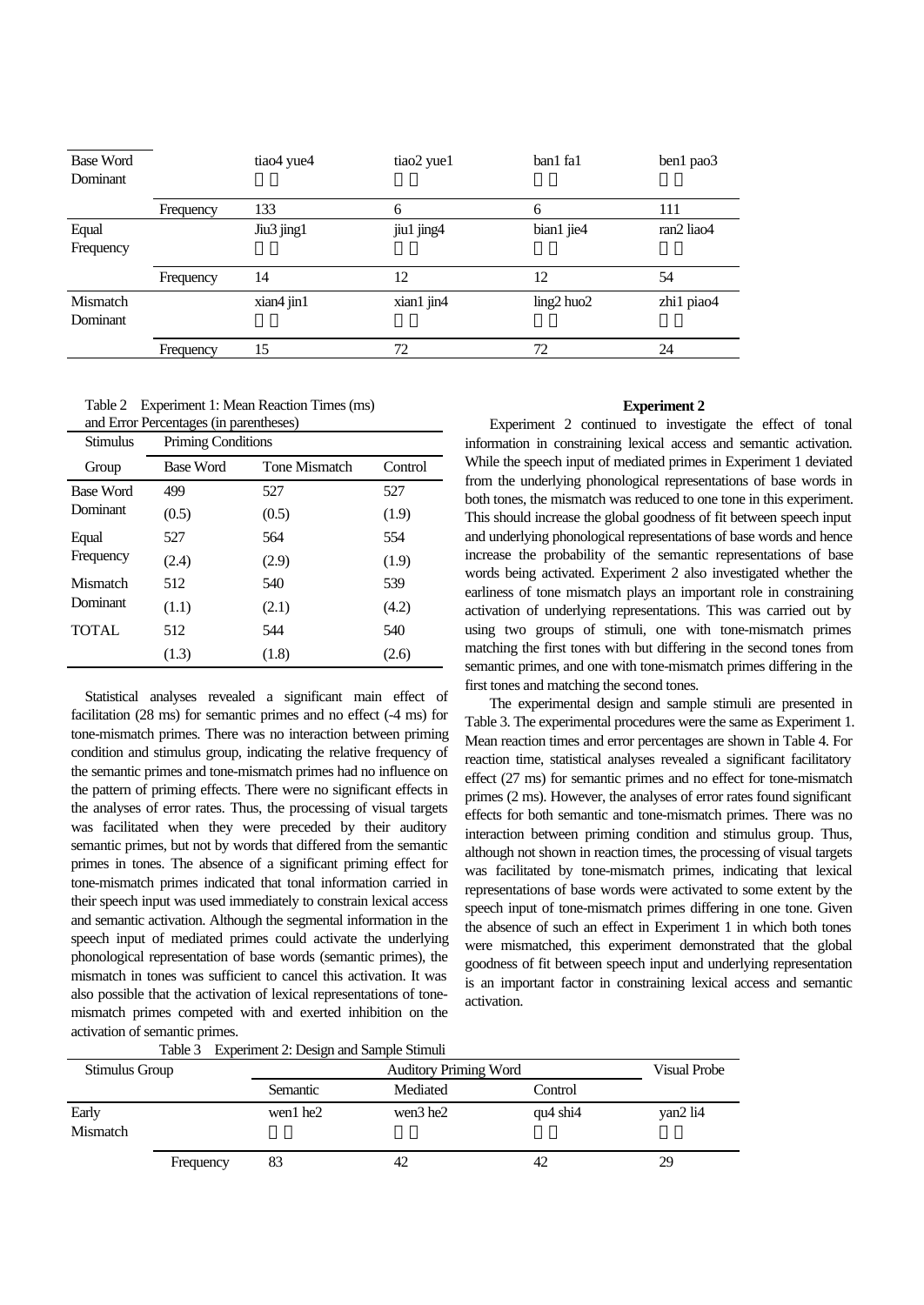| Later<br>Mismatch |           | qing1 xin1 | qing1 xin4 | $\sin 2 \pi 1$ | wu1 zhuo2 |
|-------------------|-----------|------------|------------|----------------|-----------|
|                   | Frequency | 40         | 94         | 94             | 40        |

Table 4 Experiment 2: Mean Reaction Time (ms) and Error Percentage (in parentheses)

|              | <b>Auditory Priming Condition</b> |               |         |  |  |  |
|--------------|-----------------------------------|---------------|---------|--|--|--|
|              | <b>Base Word</b>                  | Tone Mismatch | Control |  |  |  |
| Early        | 594                               | 616           | 619     |  |  |  |
| Mismatch     | (1.7)                             | (1.7)         | (3.3)   |  |  |  |
| Later        | 599                               | 628           | 628     |  |  |  |
| Mismatch     | (1.7)                             | (3.7)         | (6.7)   |  |  |  |
| <b>TOTAL</b> | 597                               | 622           | 624     |  |  |  |
|              | (1.7)                             | (2.7)         | (5.0)   |  |  |  |

## **Experiment 3**

Experiment 3 investigated several factors and their interactions that could have important influences on the efficiency of tonal information in constraining lexical access and semantic activation. The first factor was competition environment. In the previous two experiments, speech input of tone-mismatch primes mapped not only onto lexical representations of their base words (semantic primes), but also onto lexical representations of tone-mismatch primes themselves. The activation of mismatch primes created competition with the activation of base words. In this experiment, we used speech input that did not correspond to any lexical representations in the lexicon. That is, we used nonwords that were created from semantic primes by altering their first or second tones. The second factor was the similarity between tonal information in speech input and tones in underlying representations. The priming effects for tone-mismatch primes in Experiments 1 and 2 demonstrated the importance of the goodness of fit between speech input and underlying representations. In this experiment we went further to manipulate the degree of similarity between mismatching tones and underlying tones. According to phonological theories of lexical tone (e.g., Guo, 1993), some tones, like Tone 2 and Tone 3, shares more tonal features than other tones. If tonal information in speech input is mapped onto lexical representations in terms of tonal features and if lexical phonological representations are also in terms of tonal features, the activation of these representations should be influenced by the degree of tonal similarity. Consequently the priming effect for tone-mismatch primes should also vary as a function of this similarity. The third factor we examined was, as in Experiment 2, the constituent position of tone mismatch. The speech input of mismatch primes differed from their base words (semantic primes) either in the first tones or the second tones.

| Experiment 3: Design and Sample Stimuli<br>Table 5 |                              |                                  |              |              |             |                       |  |
|----------------------------------------------------|------------------------------|----------------------------------|--------------|--------------|-------------|-----------------------|--|
| Stimulus Group                                     | <b>Auditory Priming Word</b> |                                  |              |              |             |                       |  |
|                                                    | Word Prime                   | Nonword Prime                    |              |              |             |                       |  |
|                                                    | Semantic                     | <b>Semantic</b>                  | High         | Low          | Nonword     |                       |  |
|                                                    |                              | Control                          | Similarity   | Similarity   | Control     |                       |  |
| Early Mismatch                                     | vi2 han4                     | hu <sub>2</sub> die <sub>2</sub> | vi3 han4     | yi4 han4     | hu4 die2    | hou4 hui3             |  |
| Later Mismatch                                     | $x$ in1 qin2                 | jian4 quan2                      | $x$ in1 qin3 | $x$ in1 qin4 | jian4 quan4 | lan3 duo <sub>4</sub> |  |

 The design and sample stimuli are presented in Table 5. Two groups of stimuli were selected and created according to whether the first or the second tones of base words were altered. Target words were preceded by their semantic primes and unrelated control primes. The control primes were created by re-pairing semantic primes with the targets. Crucially, the targets were also preceded by nonword primes that were created by changing the tones of semantic primes or semantic controls. In the Early Mismatch group, the two sets of tone-mismatch nonword primes differed in the first tones from with semantic primes. What differed them was that the first tones in the "high similarity" set were either Tone 2 or Tone 3, which shared many features with the first tones of semantic primes, which were either Tone 3 or Tone 2. The first tones in the "low similarity" set were either Tone 1 or

Tone 4, which shared fewer features with the first tones of semantic primes. Nonword control primes were created by changing the first tones of semantic controls. Nonword primes in the Later Mismatch group were created in the same way, except that tone alternations were all on the second tones.

Mean reaction times and error percentages are presented in Table 6. Statistical analyses revealed significant semantic priming effects (35 ms) for both groups of stimuli. More importantly, nonword tone-mismatch primes of both "high similarity" and "low similarity" showed significant priming effects (15 and 18 ms) when mismatch was on the second tones. Nonword primes of "high similarity" also showed a significant priming effect (21 ms) when mismatch was on the first tones. But nonword primes of "low similarity" in the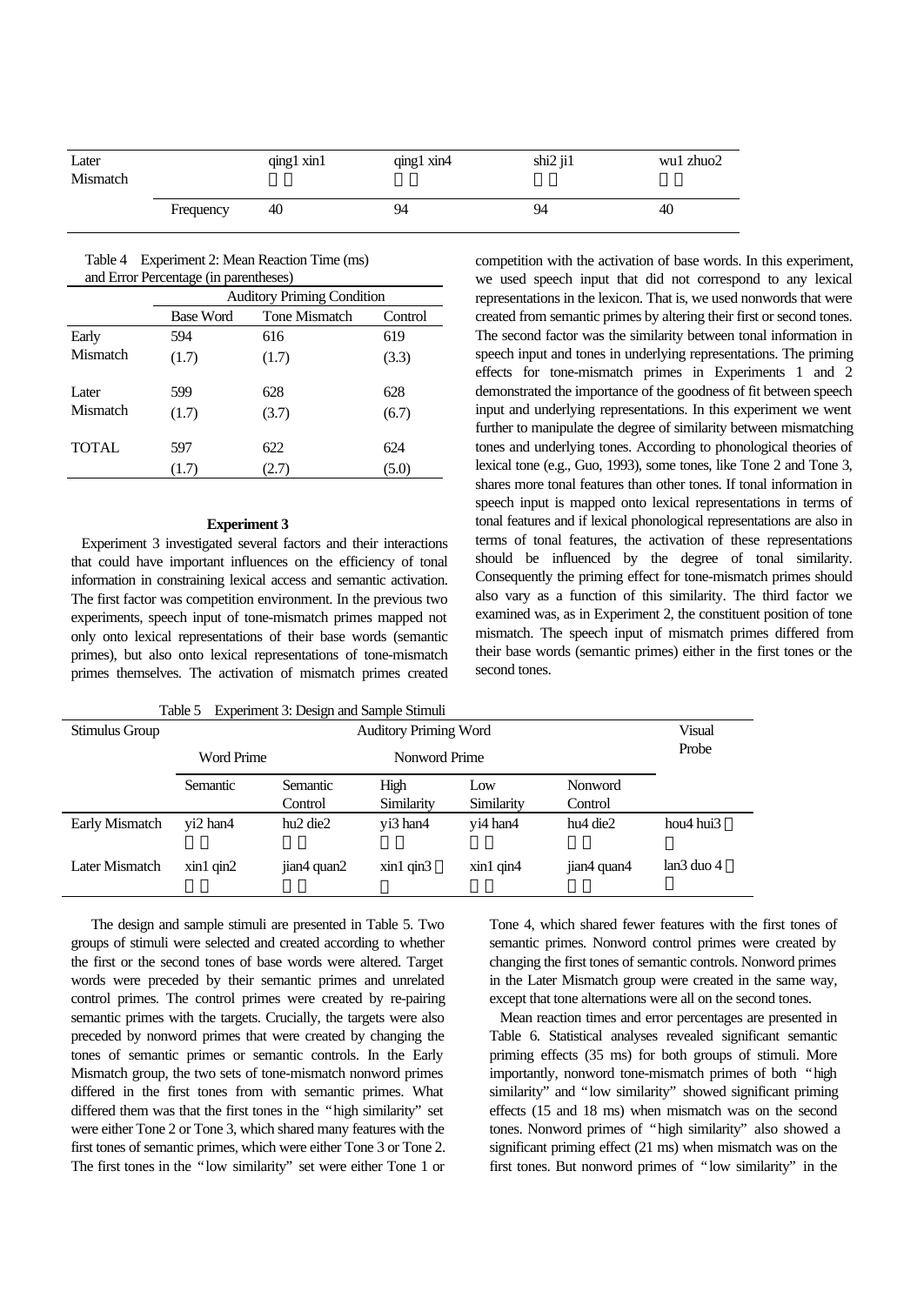Early Mismatch group did not have a significant effect (2 ms). The analyses of error rates did not find any significant effects or interactions.

| <b>Stimulus</b> | <b>Auditory Priming Condition</b> |                            |                    |                   |                           |  |  |
|-----------------|-----------------------------------|----------------------------|--------------------|-------------------|---------------------------|--|--|
| Group           | Word Prime                        |                            |                    | Nonword Prime     |                           |  |  |
|                 | Semantic                          | <b>Semantic</b><br>Control | High<br>Similarity | Low<br>Similarity | <b>Nonword</b><br>Control |  |  |
| Early Mismatch  | 520                               | 555                        | 548                | 567               | 569                       |  |  |
|                 | (3.1)                             | (3.9)                      | (2.0)              | (1.8)             | (2.3)                     |  |  |
| Later Mismatch  | 520                               | 555                        | 551                | 548               | 566                       |  |  |
|                 | (1.8)                             | (2.2)                      | (1.2)              | (2.6)             | (3.8)                     |  |  |

Table 6 Experiment 3: Mean Reaction Time (ms) and Error Percentage (in parentheses)

 Therefore, it seems that both competition environment, the degree of tone mismatch, and the earliness of tone mismatch had effects on lexical access and activation of lexical representations. The influence of competition environment was clear when priming effects for tone-mismatch primes in this experiment were compared with those in Experiments 1 and 2. Lack of lexical competition in this experiment gave more opportunities for the mismatching speech input to activate phonological representations of base words. The effect of tone similarity was clear when the priming effects for mismatching primes of high and low similarity in the Early Mismatch group were compared. Input tones sharing many features with the underlying tones activates the latter and leads to semantic facilitation while input tones sharing fewer features do not activate significantly the underlying tonal representations. The effect of the earliness of tone mismatching was clear when the patterns of priming effects for the two groups of stimuli were compared. Matching the first tone will guarantee the base word as a lexical candidate and further speech input will support its activation, no matter the degree of deviation of the second tone. Mismatching the first tone, however, will the leave the candidacy of the base word to the goodness of fit between the input tone and the underlying representation. Clearly, competition environment, tone similarity, and constituent position of tone deviation interact in constraining lexical access and semantic activation of the base word.

## **General Discussion**

The main purposes of this study were to investigate whether tonal information has immediate effect on constraining semantic activation in spoken word recognition of Chinese, how lexical access is influenced by competition environment and by global and local goodness of fit between speech input and underlying phonological representation, and how tonal information is represented in the mental lexicon. Three cross-modal semantic priming lexical decision experiments found complex interactions between competition environment, degree of mismatch of tonal information, and the earliness of mismatch in constraining lexical access and semantic activation. Experiments 1 and 2 used real words that differed from base words (semantic primes) in one or two tones as mediated primes. While Experiment 1 found no priming effect for mismatch primes differing in both tones, Experiment 2 did reveal a significant effect, in error rates, for primes differing in one tones. The constituent position of mismatching tones had no influence on the priming effects. Experiment 3 used nonwords differing from semantic primes in one tone as mediated primes, minimising competition between lexical candidates. Significant priming effects were found for primes mismatching the second tones, whether the resulting tones share many or few features with the underlying tones. However, a significant effect was found only for primes whose first mismatching tones share many features with the underlying tones.

To account for these findings, it is important to recognise that in spoken word recognition of Chinese, speech input maps onto lexical representations both in terms of segmental information and suprasegmental (tonal) information. While match between segmental input information and underlying representations can lead to the activation of corresponding semantic representations, a mismatch between tonal information and underlying representations will counter-act or cancel the effect of segmental matching. This "bottom-up" inhibitory effect (Marslen-Wilson, 1987) depends on the degree of mismatch. Mismatching in two tones, as in Experiment 1, is sufficient to cancel the facilitatory effect from segmental matching, resulting in no semantic activation of base words and no priming for visual probes. Mismatching in one tone, as Experiment 2, however, has less inhibitory effect on the activation of underlying phonological representations, leaving a window for semantic activation. Mismatching in some features of a tone, as in Experiment 3, gives even more opportunities for the underlying representations to be activated.

The activation of underlying representations is constrained not only by the match or mismatch from speech input, but also by lexical competition in the lexicon. For real word mismatching primes (Experiment 2), the speech input maps not only onto lexical representations of semantic primes, but also onto representations of themselves. The activation of semantic primes is influenced not only by mismatch of tonal information from speech input, but also by competition or inhibition from the activation of tone-mismatch primes. For nonword primes (Experiment 3), such lexical competition is reduced because such primes do not have their own representations in the lexicon. Nonword speech input is more likely to be "attracted" to lexical representations of base words and activate their semantic representations. This difference in